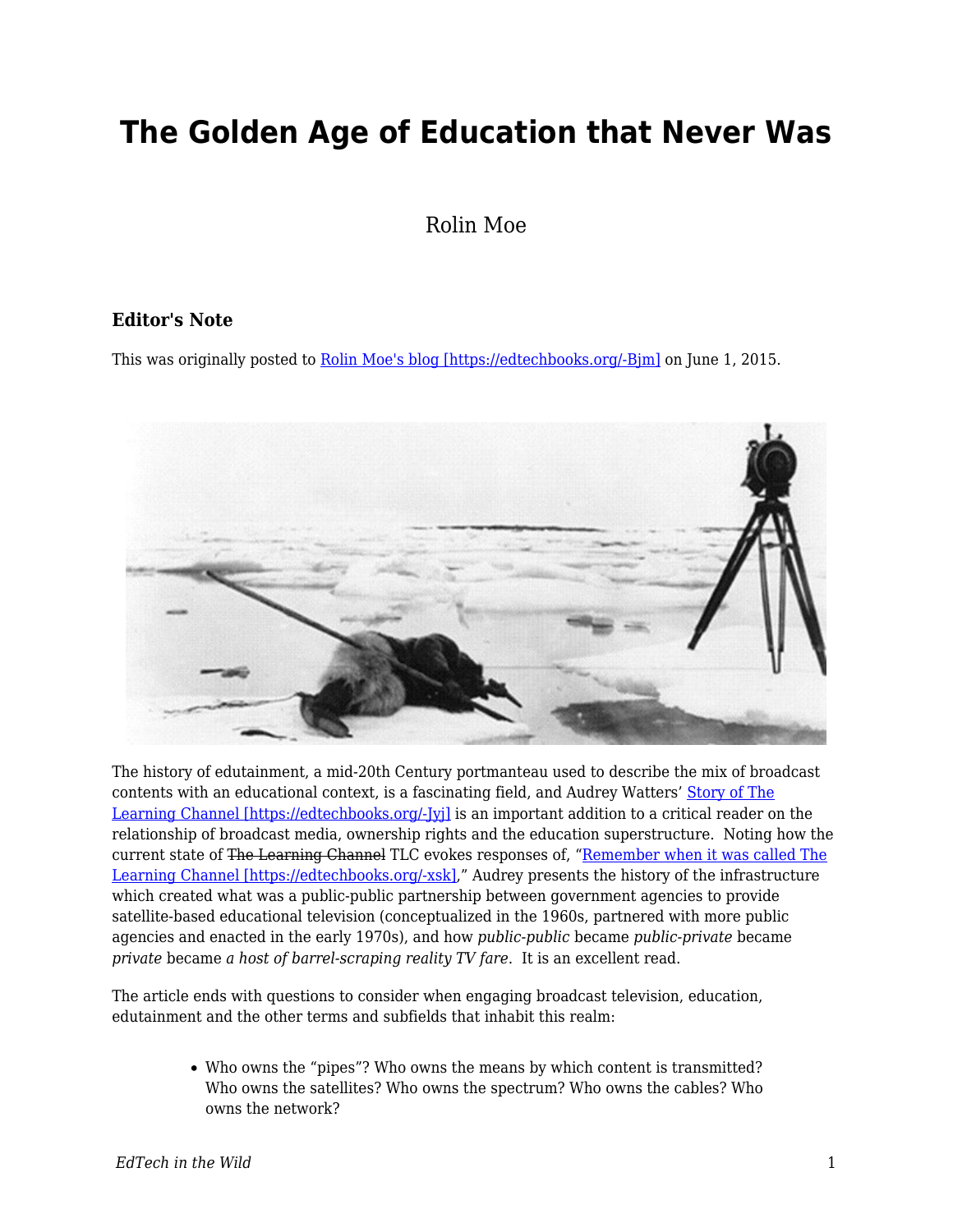- What do we mean by "educational content"? In particular, how has our definition of "documentary" changed over the last few decades? How does this shape what media – in form and in content – enters the classroom?
- How have regional educational agencies and distance education providers particularly those offering for-credit classes – been affected by the commercialization of content and delivery?
- How has education become increasingly commercialized? *How might education on the Internet and via various computer technologies be following down that very path taken by education on cable TV?*

This topic intersects with my emerging research; I am thankful to Audrey for this discussion and the energy behind it. I would like to join the conversation as part of an emergent discussion.

In 2014, [Coursera announced a partnership with Curiosity.com \[https://edtechbooks.org/-Nct\]](http://blog.coursera.org/post/73302211026/now-explore-coursera-courses-on-discovery), a start-up launched from within Discovery Communications, whom Coursera heralded as the parent company of Discovery and Animal Planet. (Note: [in November Curiosity.com spun off and away](http://chicagoinno.streetwise.co/2014/11/11/curiosity-com-raises-6-million-spins-off-of-discovery/) [\[https://edtechbooks.org/-Msn\]](http://chicagoinno.streetwise.co/2014/11/11/curiosity-com-raises-6-million-spins-off-of-discovery/) from the Discovery Communications paternity) At the time, [I blogged](https://allmoocs.wordpress.com/2014/01/22/moocbusters/) [about the partnership \[https://edtechbooks.org/-eeW\]](https://allmoocs.wordpress.com/2014/01/22/moocbusters/), briefly touching on the histories of Discovery and The Learning Channel, as well as the media conglomerate that would form from their 1990s merger/acquisition and growth. I framed this in the context of edutainment, which took me down a whirlwind of Disney history, resulting in [scholarship on the relationship between](http://www.tandfonline.com/doi/abs/10.1080/17439884.2015.1029942?journalCode=cjem20) [\[https://edtechbooks.org/-IsK\]](http://www.tandfonline.com/doi/abs/10.1080/17439884.2015.1029942?journalCode=cjem20) the learning objects/resources of the OER movement, edutainment, and the ['free-as-in-beer' resources \[https://edtechbooks.org/-vzh\]](https://www.google.com/url?sa=t&rct=j&q=&esrc=s&source=web&cd=2&ved=0CCQQFjAB&url=http%3A%2F%2Fwww.kalmans.com%2FKalman_ICA2014_Precon.docx&ei=hrJsVdyXKo7xoASbpYP4DQ&usg=AFQjCNHII6ro9KeXtNGpqHyRb0c05yOXag&bvm=bv.94455598,d.cGU) one finds in Coursera/edX/curiosity.com. The expansion of this research continues; at the present I am [adopting a postmodern lens](http://edutechnicalities.com/articles/a-philosophical-supplement-to-the-oer-movement-thoughts-on-et4online-presentation/) [https://edtechbooks.org/-[YD] to look at the history of broadcast contents within education, in their utilitarian existence as well as their social/political/cultural/philosophical/power contexts too.

Why postmodernism? There are a number of reasons, but in the context of this debate I have more and more seen a complex historical relationship between public and private interests in education, and power struggles that may seem new are in fact deep-rooted, perhaps to the point that they are foundational to the infrastructure of compulsory education. For example, Walt Disney is credited with the term *edutainment* [as far back as 1946 \[https://edtechbooks.org/-fva\].](http://www.academia.edu/1694750/One_Hemisphere_After_All_Latin_America_in_Disney_Edutainment_Films_1942-1946) Often this is related [to](http://prizedwriting.ucdavis.edu/past/2003-2004/nature-as-201cedutainment201d-the-baby-boomer-generation-does-disneyland) [the development of the True Life series of nature videos \[https://edtechbooks.org/-cdN\],](http://prizedwriting.ucdavis.edu/past/2003-2004/nature-as-201cedutainment201d-the-baby-boomer-generation-does-disneyland) which played as bumpers in cinema houses prior to featured shows. However, Disney was in the classroom in 1946.

## [Watch the video \[https://edtechbooks.org/-Wuj\]](http://www.criticalcommons.org/Members/robemoco/clips/a-history-of-edutainment/embed_view)

[The story of \[https://edtechbooks.org/-gvo\]](http://en.wikipedia.org/wiki/The_Story_of_Menstruation) *[The Story of Menstruation \[https://edtechbooks.org/](http://en.wikipedia.org/wiki/The_Story_of_Menstruation) [gvo\]](http://en.wikipedia.org/wiki/The_Story_of_Menstruation)* is fascinating; at its briefest, it is a 1946 partnership between Disney and Kotex, one which 1.5 million students likely watched. [From one perspective \[https://edtechbooks.org/-vWE\],](https://books.google.com/books?id=xlPNB5HpRDIC&pg=PA121&dq=%22The+Story+of+Menstruation%22&hl=en#v=onepage&q=%22The%20Story%20of%20Menstruation%22&f=false) it was an attempt to bring modern and accurate science into sexual education courses, for the benefit of schoolchildren. From another, it was an opportunity [to use an existing film mechanism \(Disney's](http://jimhillmedia.com/alumni1/b/wade_sampson/archive/2005/01/12/1241.aspx) [WWII propaganda section\) \[https://edtechbooks.org/-maa\]](http://jimhillmedia.com/alumni1/b/wade_sampson/archive/2005/01/12/1241.aspx) to roll out contents for school children. And from a third, it was an early introduction of commercial partnerships in the world of education (Kotex, a co-sponsor of the film, was the  $#2$  feminine hygiene product at the time to Proctor  $\&$ Gamble's Tampax). There are also existing critiques [along lines of gender, class and power](https://books.google.com/books?id=PWA0yisYPnEC&pg=PA121&dq=%22The+Story+of+Menstruation%22&hl=en#v=onepage&q=%22The%20Story%20of%20Menstruation%22&f=false) [\[https://edtechbooks.org/-VXy\]](https://books.google.com/books?id=PWA0yisYPnEC&pg=PA121&dq=%22The+Story+of+Menstruation%22&hl=en#v=onepage&q=%22The%20Story%20of%20Menstruation%22&f=false), and we are potentially building a pedagogical critique here.

If we agree with John Modell and Madeline Goodman, two sociologists of adolescence who argue in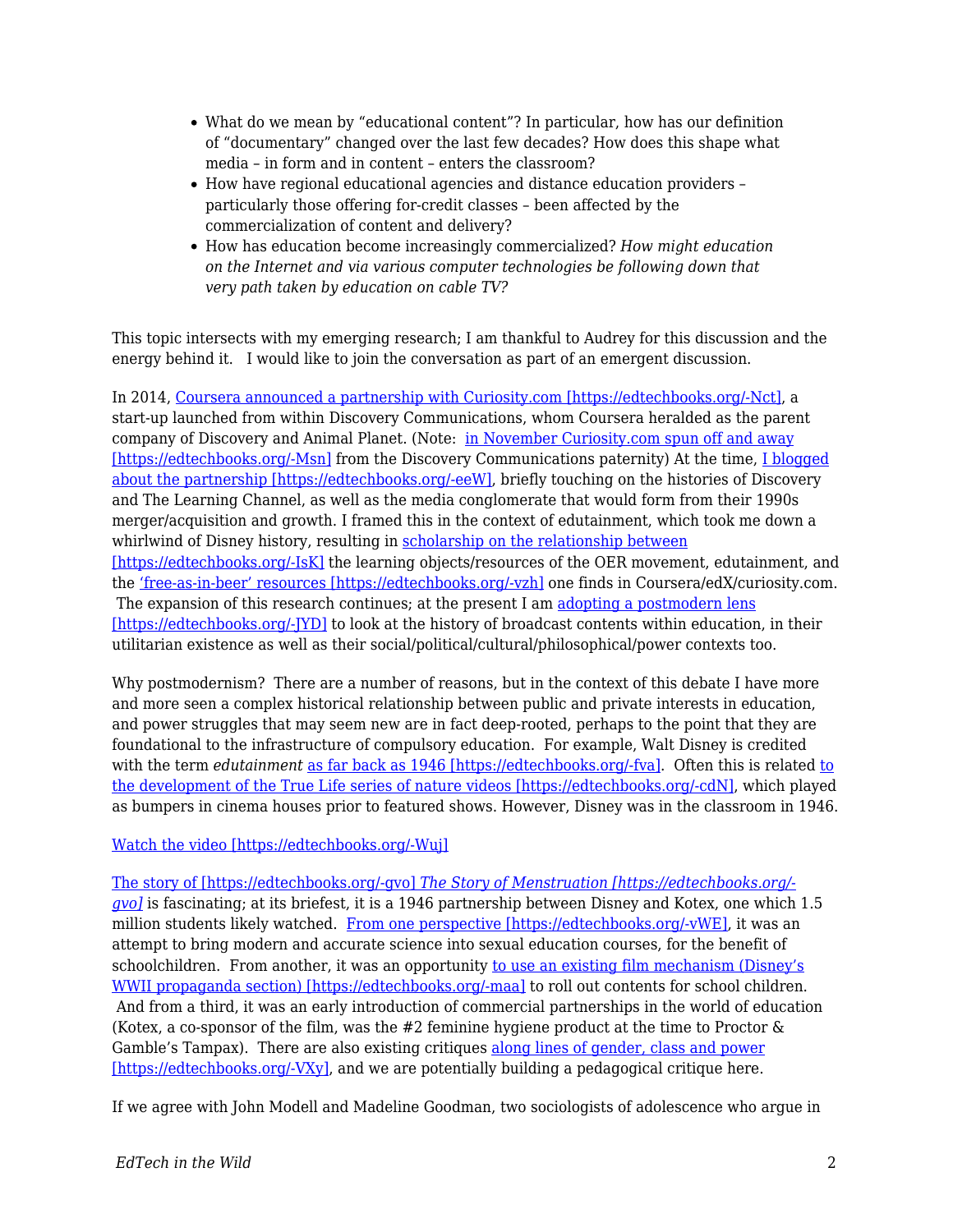'[Historical Perspectives \[https://edtechbooks.org/-wLB\]](https://books.google.com/books?id=De-QadXlOooC&pg=PA93&lpg=PA93&dq=modell+and+goodman+historical+perspectives&source=bl&ots=Jiu1_ktDAK&sig=YFCv5Z47hEynLcpUeGIl2U87-1U&hl=en&sa=X&ei=AqJsVdGxD4TIogTCwYGIBA&ved=0CCQQ6AEwAA#v=onepage&q=modell%20and%20goodman%20historical%20perspectives&f=false)' (At the Threshold: The Developing Adolescent; 1990) that high school as compulsory becomes part of the American ethos in the early 1930s (in part due to the Great Depression and the lack of work options for children of lower classes), there is scant time between the establishment of high school as a space of equity and the private sector's involvement in contents and curriculum. This throws into question [ideas of a Golden Age of](https://www.google.com/url?sa=t&rct=j&q=&esrc=s&source=web&cd=2&ved=0CCQQFjAB&url=http%3A%2F%2Fwww.kalmans.com%2FKalman_ICA2014_Precon.docx&ei=hrJsVdyXKo7xoASbpYP4DQ&usg=AFQjCNHII6ro9KeXtNGpqHyRb0c05yOXag&bvm=bv.94455598,d.cGU) [education with heavy public backing \[https://edtechbooks.org/-vzh\]](https://www.google.com/url?sa=t&rct=j&q=&esrc=s&source=web&cd=2&ved=0CCQQFjAB&url=http%3A%2F%2Fwww.kalmans.com%2FKalman_ICA2014_Precon.docx&ei=hrJsVdyXKo7xoASbpYP4DQ&usg=AFQjCNHII6ro9KeXtNGpqHyRb0c05yOXag&bvm=bv.94455598,d.cGU); while the increases made via the GI Bill, the Higher Education Act, and the Civil Rights Act all are designed to be legislations to promote equity, the equity is not in a sacrosanct public good as much in a negotiated space of public good and private enterprise (and, when 1958 rolls around, [a space of crisis and in need of more](http://www.nytimes.com/2008/01/14/opinion/14iht-edgardner.1.9196672.html?_r=0) [management \[https://edtechbooks.org/-bmR\]\)](http://www.nytimes.com/2008/01/14/opinion/14iht-edgardner.1.9196672.html?_r=0).

This harkens back to a longstanding debate in distance (and ergo online) education. Is the development draped in equity; after all, distance ed enabled a greater number of citizens to engage educational attainment than previously in history? Or is it draped in pragmatism, indicative of an industrial age allowing low cost of production and a penny post to pass materials back and forth? This is problematic because we cannot easily abstract one from the other — the equity argument is in lockstep with the pragmatic argument, meaning equity for upward mobility is wedded somewhat to career growth and industrialization.

I look at early documentaries — not just titles like the seminal documentary Nanook of the North ([questioned as to its historical accuracy versus a creation of reality \[https://edtechbooks.org/-dDe\]\)](http://www.afana.org/leacockessays.htm), but even to the very earliest film work from Thomas Edison and [Sandow the Strongman](https://www.youtube.com/watch?v=570r67gGhfs) [\[https://edtechbooks.org/-afg\]](https://www.youtube.com/watch?v=570r67gGhfs) — and I wonder how much of documentary has ever been, well, document as objective. Documentary is a contradiction in terms, because every filmmaker has the power of camera and the power of edit. Even Frederick Wiseman, arguably the most important cinema verite documentarian (whose two films on schooling, [High School](http://www.zipporah.com/films/21)

[\[https://edtechbooks.org/-dSD\]](http://www.zipporah.com/films/21) and [At Berkeley \[https://edtechbooks.org/-KWi\],](http://www.zipporah.com/films/atberkeley) are some of the best works of film ever IMO), gets to choose what to film and what to cut even if his style is to not 'interject himself' into the subject matter. The educational contents of the original Learning Channel, those 1970s course contents, are markedly different from the Histori-docs produced on the Discovery Communications networks (and there's a space to critique the History Channel/University of Oklahoma relationship here too). But before we bemoan the change, we need to identify what it is we are really looking for. Documentary film is largely ideology — at its most base that ideology looks like Here Comes Honey Boo-Boo, but I would argue there is a lot more similarity than difference when comparing TLC shows to the documentary work of Davis Guggenheim, Morgan Spurlock or even Michael Moore. The technicalities of documentary have certainly changed and allowed for greater production elements to hold attention; I would question the idea that those elements have led to less robust documentaries or if perhaps it just illuminates a deficiency of the form.

How does this relate to the world of broadcast educational contents? I think about [the history of](http://www.kaye.com/miscellany/EBFhx.htm) [Encyclopedia Britannica with educational filmstrips in the 1940s and 1950s](http://www.kaye.com/miscellany/EBFhx.htm) [\[https://edtechbooks.org/-qvL\]](http://www.kaye.com/miscellany/EBFhx.htm), and the lack of favor such artifacts held in the 1970s and 1980s (to the point many of the originals were thrown in dumpsters rather than preserved or archived), the renaissance of television in the classroom in the 1990s with Channel One and Cable in the Classroom, [the politics behind their commercialization or their ties to industry \[https://edtechbooks.org/-DUo\]](http://www.ascd.org/publications/educational-leadership/may93/vol50/num08/Channel-One@-Good-or-Bad-News-for-Our-Schools%C2%A2.aspx), their eventual recession from classrooms, Khan Academy or MOOC du jour today — and when I hold all of this in my head, I am left with the feeling not only that we are reinventing a flat tire in education, but that the *education ideal* as public good and upward mobility is faulty too, that education may in some cases have been able to lift people up but this was never the design and never